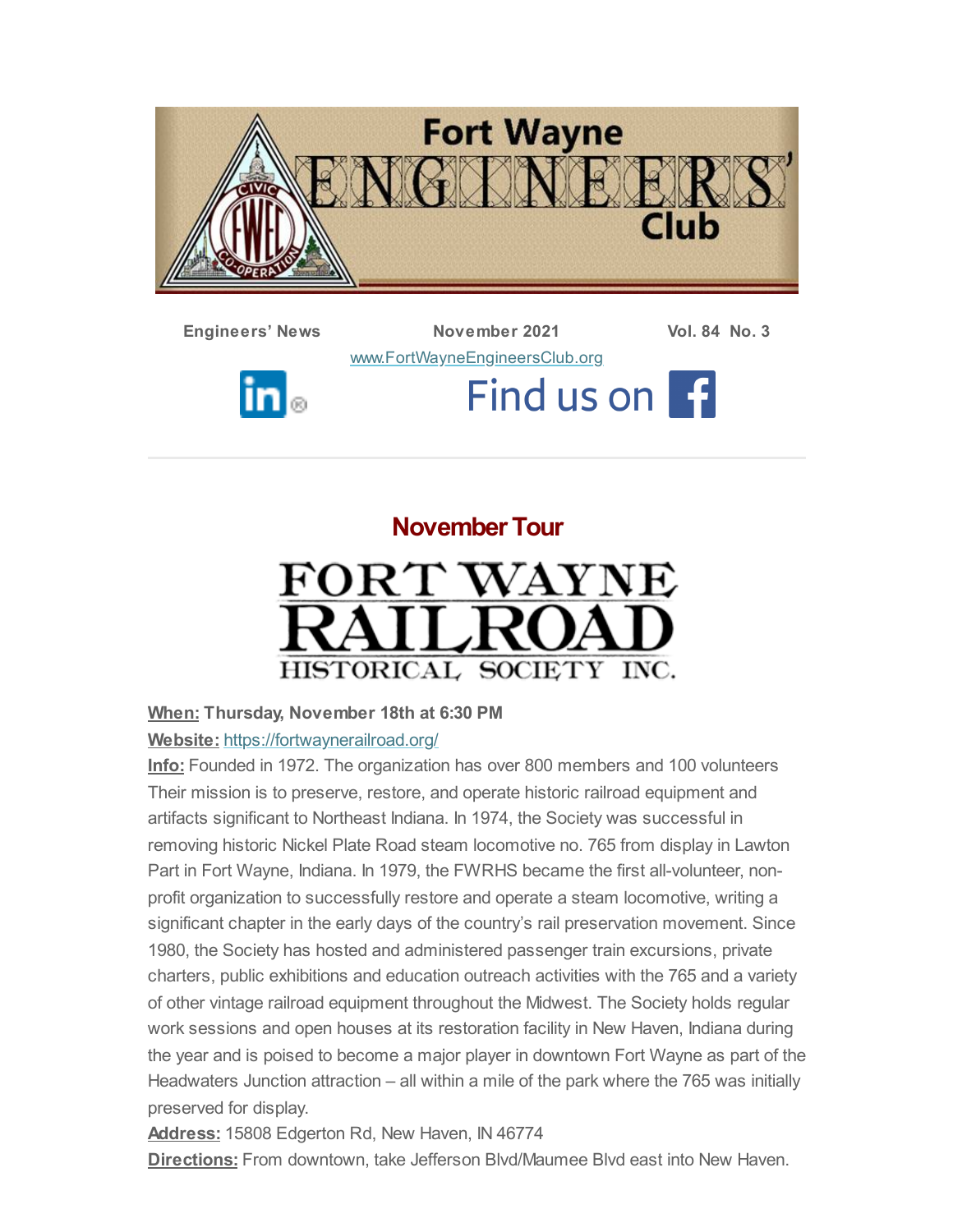In New Haven, Maumee Blvd turns into Dawkins Rd. Stay on that heading east, don't take 930 towards I-469. On Dawkins Road, east of I-469 turn left onto Ryan Road and then right onto Edgerton Road. The Historical Society will be on your right.

## **December Social**

This year's event will be at the former International Harvester Engineering Center - 2911 Meyer Rd and is hosted by the Harvester Homecoming organization

**When:** Thursday, December 9th 6:00 PM to 9:00 PM **Website:** <https://harvesterhomecoming.com/>

**Info:** Pizza, snacks, hot apple cider, bottled water, and soda pop will be provided at the club's expense. Please join us for a fun night of eating, socializing, and touring the old International Harvester building. Look for more information in the December newsletter.

# **October Tour Summary**

by Rod Vargo



#### **Date: October 21st, 2021**

Aqua generously encouraged FWEC to invite Fort Wayne City Utilities and Fort Wayne's volunteer Utilities Advisory Group on this tour. Aqua has multiple facilities. This one is located at 9741 Woodland Ridge East, Fort Wayne. It is just west of I-69 on the northern edge of the glacial torrent valley occupied by the Little Wabash River (aka, Little River) and a major railroad right-of-way.

As with so many hosts of our tours, Aqua would welcome children and adolescents with potential career interests for initial introductions to what is involved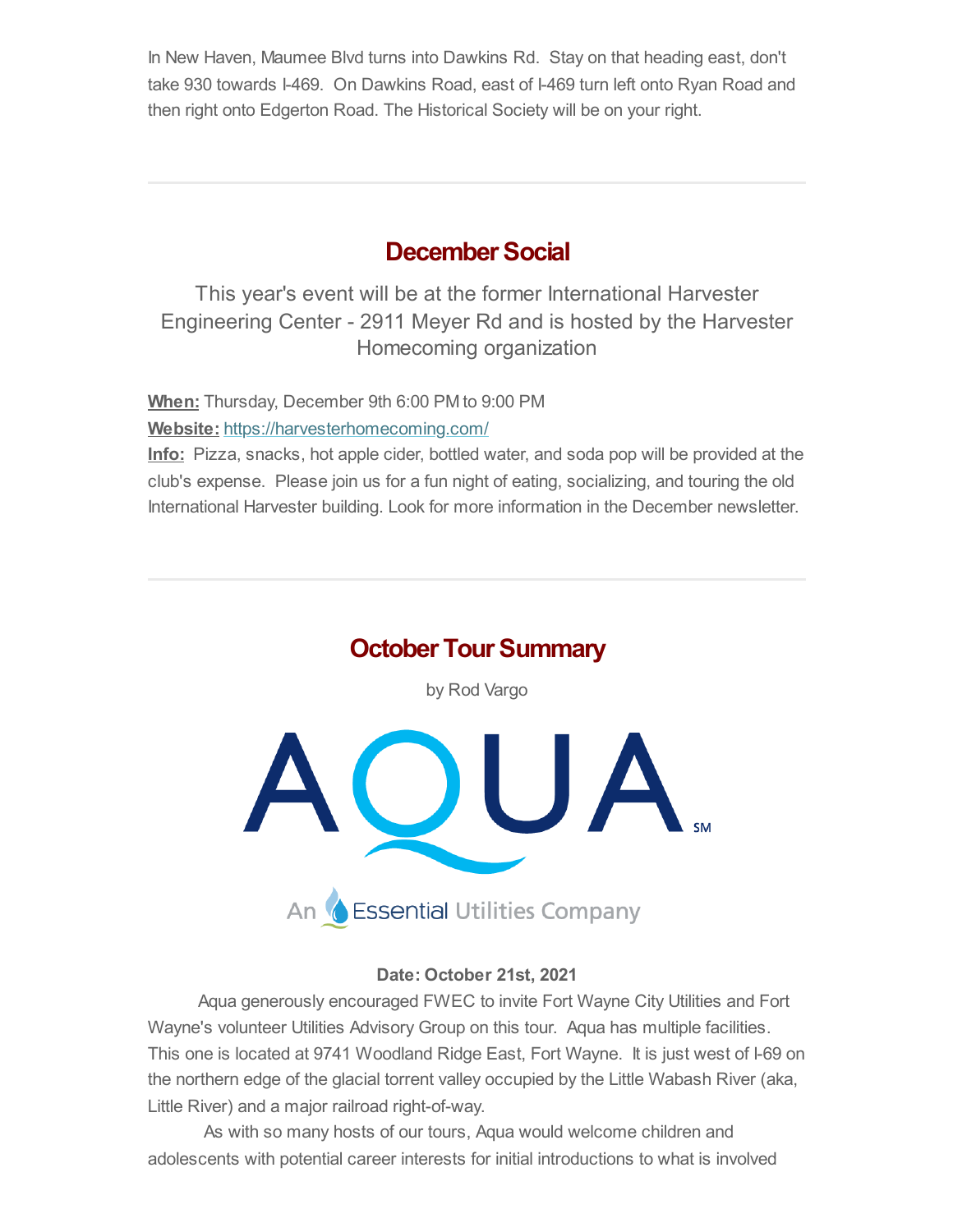and possible mentoring. These professions are based largely on certifications instead of college degrees/debt. This relatively small facility is one of several Aqua locations in the region, yet employs a dozen certified wastewater operators, a lab for water analyses, and a specialist managing aquatic microbiology. Several of us have been aware for two decades that availability of certified wastewater personnel has been a limiting factor in commercial and municipal development. Our host, Aqua's Plant Supervisor Craig Williams, clearly loves his lifestyle and offered to be a contact. Additional career tracks include designing, expanding, and modernizing these facilities.

For more, click [here](#page-4-0) to read the full summary

# **New job posting listed**

The club accepts both job openings from around the area, as well as resumes from those seeking employment. Please submit these to the following email address: [Info@FortWayneEngineersClub.org](mailto:info@fortwayneengineersclub.org)

## **Volunteer Positions within the Club**

This month's spotlight is on the position of

#### **Board Member**

Surprise, the club doesn't actually need any board members this year, we are all filled up. However, we generally need two new members each club year. This is a threeyear term and involves as little or as much work as you would like to put in. Board members don't have any set jobs, though they are welcome to help out any way they would like with club activities and their vote is needed to make club votes official. If you're interested in helping the club in this capacity, please contact Ryan Stark at [Info@FortWayneEngineersClub.org](mailto:info@fortwayneengineersclub.org)

# **Local Opportunities**

#### **Experimental Aircraft Association Chapter 2**

The Experimental Aircraft [Association's](https://www.eaa2.org/young_eagles.php) Chapter 2 is very active. Check the EAA-2 website for current information!

#### **TekVenture**

See Facebook or [www.tekventure.org](http://www.tekventure.org/) for updates.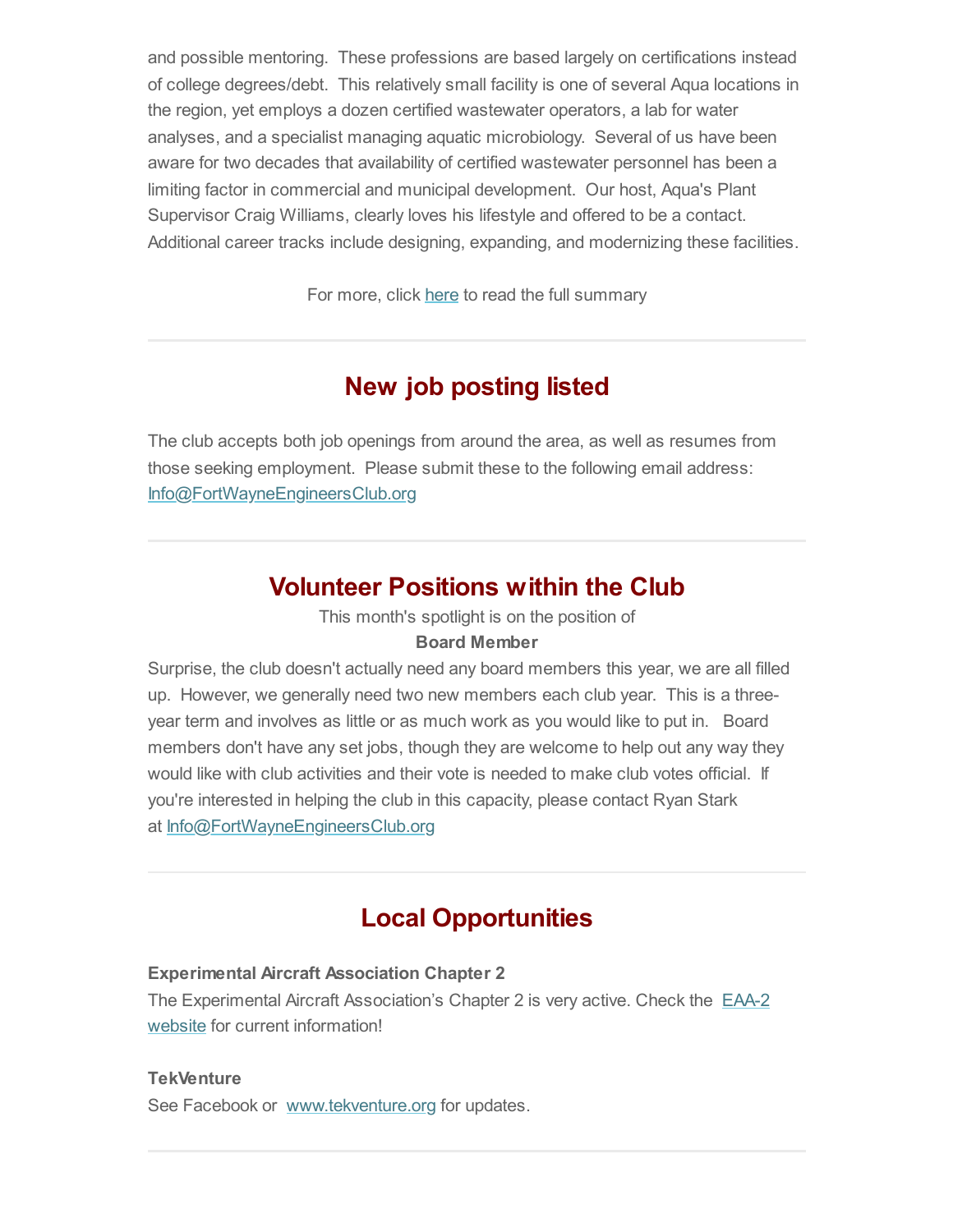### General Info

Fort Wayne Engineers Club dues are \$0. Donations are welcome but strictly voluntary. In recent years, club funds have helped support Discover-E, the Regional Science and Engineering Fair, annual bridge building contests in schools, academic awards, networking events, mentoring, our website, and facilitating free tours. Please see **[FortWayneEngineersClub.org](http://fortwayneengineersclub.org/), LinkedIn, or Facebook for updates on current Club** activities, other news, and/or prior newsletters.

Those participating in activities through FWEC and our hosts does so strictly at their own risk, including disease exposures. Participation in club events is voluntary, free, nonprofit, and solely for the benefit of participants and the community at large. Anyone with an interest may participate unless restrictions are specified for specific events, such as minimum age or minimum safety attire.

### **Interested in hosting a tour?**

Contact us at [Info@FortWayneEngineersClub.org](mailto:info@fortwayneengineersclub.org)

# **FWEC Board Meetings**

The FWEC board meets eight times a year to plan and organize tours for our members. These meetings are open for anyone to attend. We are always looking for new members to join our team! If you are interested in being a board member please attend our next board meeting or contact us at [info@fortwayneengineersclub.org.](mailto:info@fortwayneengineersclub.org)

**Next Meeting** Date: Tuesday November 30th, 2021 Time: 7:00 pm Location: Blackstone Laboratories 502 E Pettit Ave, Fort Wayne, IN 46806

### **FWEC** roster for **FY2021-2022**

President: Nate Berndt Vice President: Open Secretary: Marna Renteria Treasurer: Ryan Stark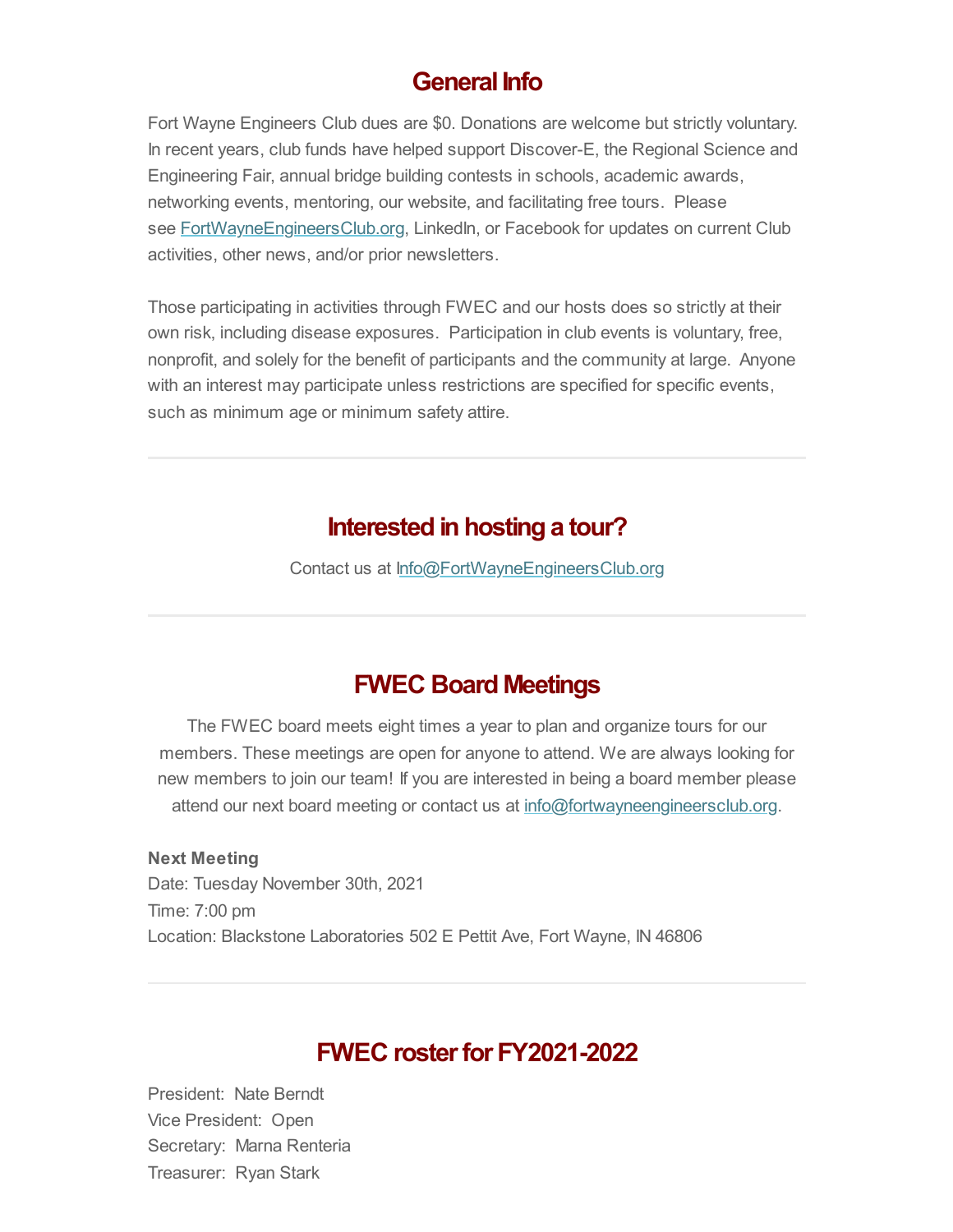Treasurer-Trainee: John Magsam First-year Board Members: John Magsam, Mike Magsam Second-year Board Member: Dave Gordon, Bert Spellman Third-year Board Member: Craig Welch, John Renie Editor of Engineer News: Open - interim: Ryan Stark Membership and Contact Chair: Dave Schaller Northeast Indiana DiscoverE Chair: Open

### **Advertise in the Engineers' News**

The FWEC provides advertising space within the Engineers' News. Advertisements are \$10 per issue and limited to  $\frac{1}{2}$  page of content. For submissions please contact [info@fortwayneengineersclub.org.](mailto:info@fortwayneengineersclub.org)

## <span id="page-4-0"></span>**October Tour Summary Continued**

This Aqua location began in the mid 1950's. It is now effectively two parallel systems, which developed relative to capacity needs and regulatory changes, plus effectively becoming landlocked by surrounding residential development. As with most water-related systems, the entire facility is laid out so one system or component could be inoperable for maintenance or due to a failure, while two or more alternatives remain available.

Inflows average 2.5 million gallons a day, with a maximum intake of 12 million gallons during rain events. Wastewater comes from dedicated septic and "sanitary" sewer lines, combined sewers, and traditional underground inflow/infiltration.

The system starts with a mechanical screen that excludes objects larger than roughly 3/8 of an inch. Then, the flow enters a well and lift (pump) station. Lift is roughly 35 feet, enough to allow mostly gravity flow through the rest of the facility. A not-so-simple splitter box divides that gravity flow between an older treatment system and a newer one. There are other potential pathways, as needed.

The older treatment system receives an infusion of alum, in this case sodium aluminum sulfate, to help precipitate phosphates. The flow continues into either of two very large rectangular tanks. These are very deep (12-15 feet?) and are not covered. Each tank operates as a batch process, which starts with sustained vigorously-roiling agitation driven by compressed air. Microbes inherent in the sewage, plus alum, eventually provide sufficient breakdown. Air is then turned off and the resulting still water allows solids and flocculants to settle to the bottom, where they are tapped off. Some materials float to the surface and are returned to the wastewater stream for reprocessing. The relatively clear water normally transfers by pipe through a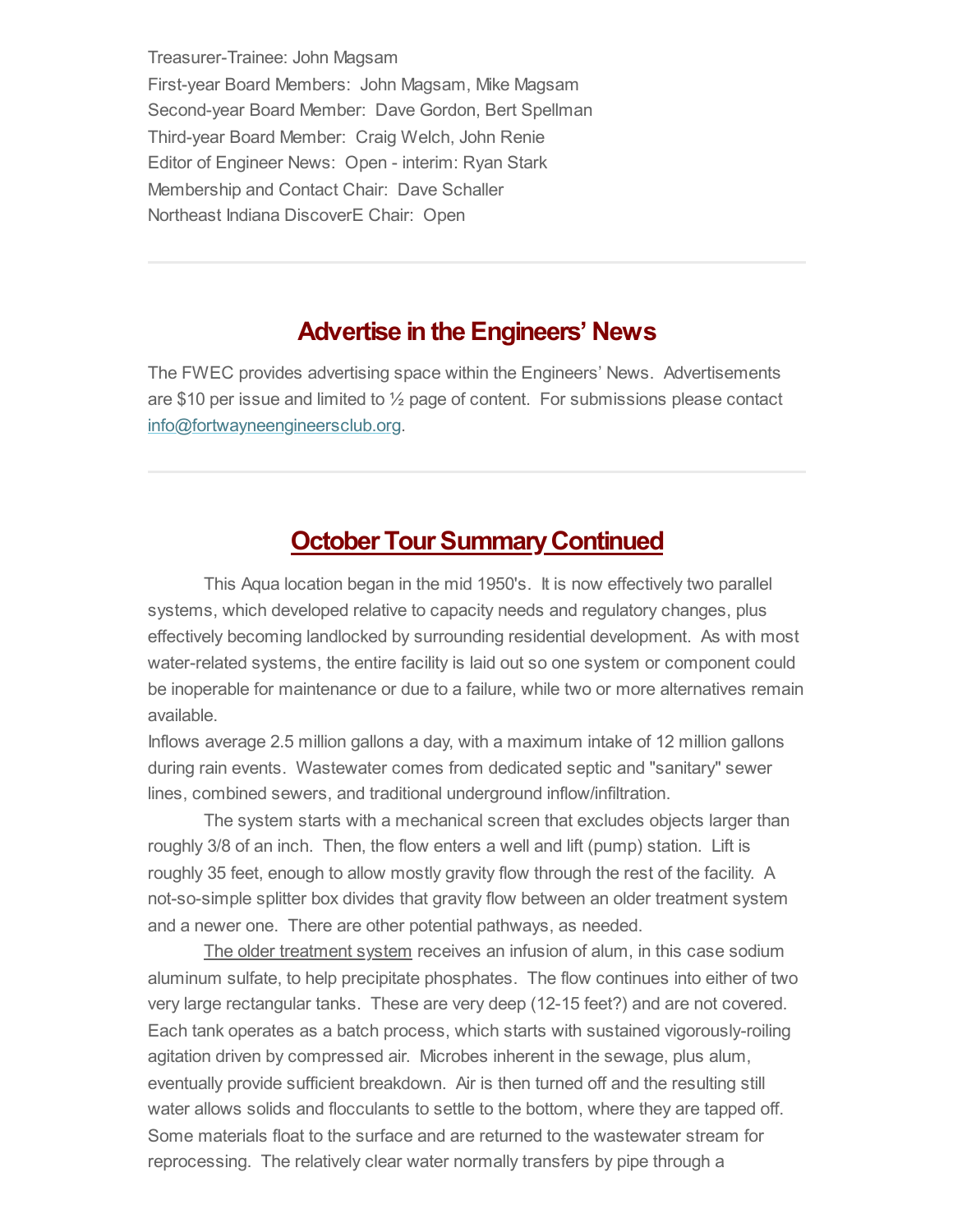chlorinating station and onwards to a "polishing" tank.

The polishing tank looks like the conventional circular open-top units that people associate with sewage treatment plants, with a catwalk to the center and skimmers rotating across the top of the water. This provides time for the chlorine to work and relatively calm water for tiny suspended solids to separate out (still helped by the alum added much earlier). In due time, the clarified water is transferred by pipe and treated with sulfur dioxide to neutralize the chlorine before release into the McCulloch Ditch.

Most solids and flocculants are transferred in a considerable amount of partially treated wastewater to outdoor aerobic digesting tanks. Microbes from the sewage and from the digesting tanks can be managed to help break down the solids over time. Fluids can be transferred back into the wastewater treatment process. Persistent solids are mixed with a cationic flocculent gel, then transferred onto and drained by a fabric filter bed which then enters a roller mill to squeeze the solids into sheets of "cake". These are utilized by Republic's landfill as part of the required soil and microbial activity that is intermixed with the conventional trash. Time did not permit much discussion of the tradeoffs between landfilling versus disbursing solids on cropland and gardens. (Ed.: Probably just as hotly debated now as literally 50 years ago.)

The newer treatment system receives wastewater directly from the splitter box and is a continuous flow process. The initial flow (without alum or chlorine) enters a large circular tank, which forms a moat around a second circular tank of the same height. Neither tank is covered. Wastewater is vigorously recirculated and infused with air in the moat, utilizing mostly biological activity for sewage digestion. A portion of the moat's contents are allowed to overflow into the center tank, which is calmer, where solids can float to the surface or settle out to the bottom. A conventional skimmer rotates around the surface of the center tank to push floating solids into an overflow trap, which are reprocessed. Bottom solids are tapped away to the aerobic digesters. (Presumably, the floor of the center tank slopes into a sump.) The relatively clear fluid of the center tank is metered off and chlorinated en route to a sand filter. The sand filter retains suspended solids and is a bottleneck in the system, despite being another long rectangular outdoor tank with a capacity of about a million gallons/day. Water flows downwards through a sandy bottom, and an automated skimmer squeegees the top of the sand layer to push solids into traps along the sides of the tank's bottom.

The specialized sand grains (granitic origin?) are about 1-1.5 mm in screen size and appear to be naturally rounded and polished by water flow. These sufficiently resist packing that flow through a bed can remain steady for as much as 7 years. Outflows from the sand filter are chlorinated again in a more complex system that can accommodate and monitor a wide range of water flows, including large storm events. In some storm events, the older treatment system can also bypass some flow into this chlorination system (Ed.: normal procedure, and subject to regulatory oversight). Sufficient time for the chlorine to work, regardless of flow rates, is provided by a classic open-air "lazy river" looping to and fro in a rectangular concrete tank (might also be termed a sluiceway) that may be readily observed and sampled throughout its course.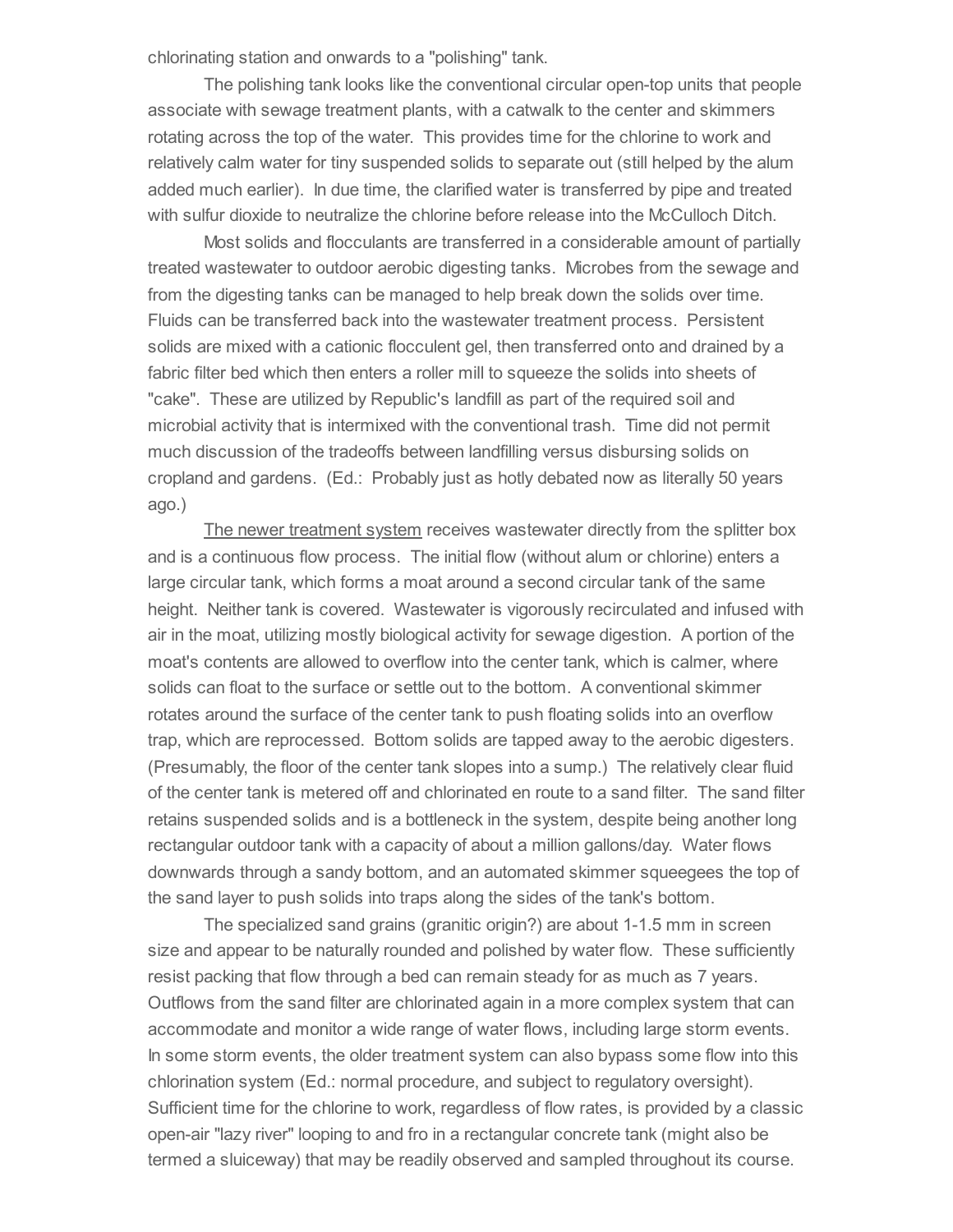The chlorine is neutralized with sulfur dioxide before the flow is released into the McCulloch Ditch.

Electric costs for this facility range \$15,000-20,000/month. There are two utility feeds and multiple generator backups.

Freezing temperatures are rarely a problem. The compressed air entering the treatment systems is 140 degrees F due to the heat of compression. The water is often moving or underground, and contains salts, solids, and other components. Our host indicated that a limitation of operating at this site, surrounded on three sides by housing, is noise complaints, despite massive sound mitigation for the air blowers and operating them below capacity. That seemed quizzical, given our relatively quiet tour onsite and given a major high-speed railroad paralleling the length of the neighborhoods. Our host also indicated that odor complaints tend to actually originate as much or more from intensive agricultural operations also paralleling the housing making the site's mandatory wind-direction sock very useful for him. Chemicals on site seemed to be low quantities, perhaps due to the proximity of the housing.

Sincere thanks to Aqua and Plant Supervisor Craig Williams for an informative and widely appreciated tour.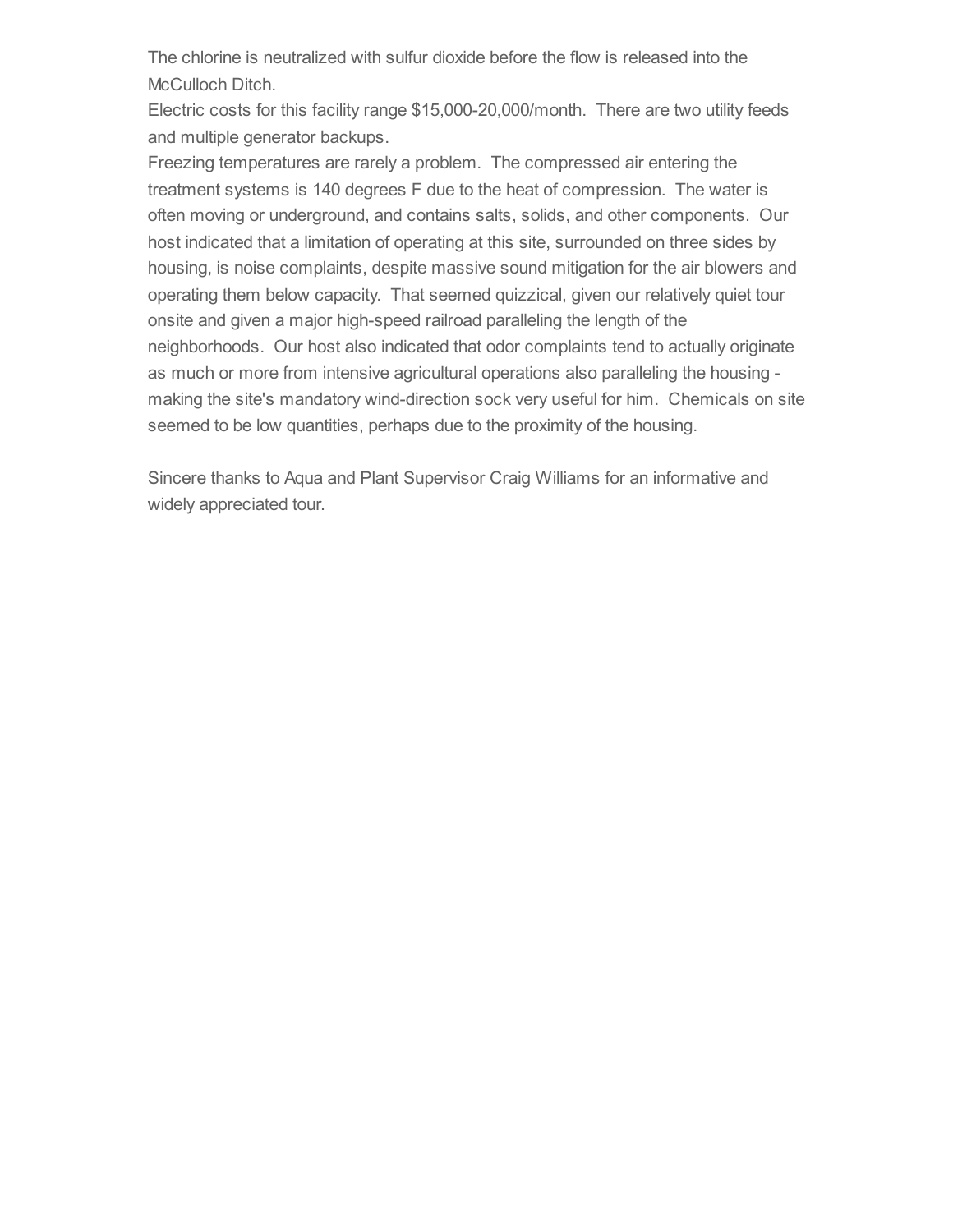